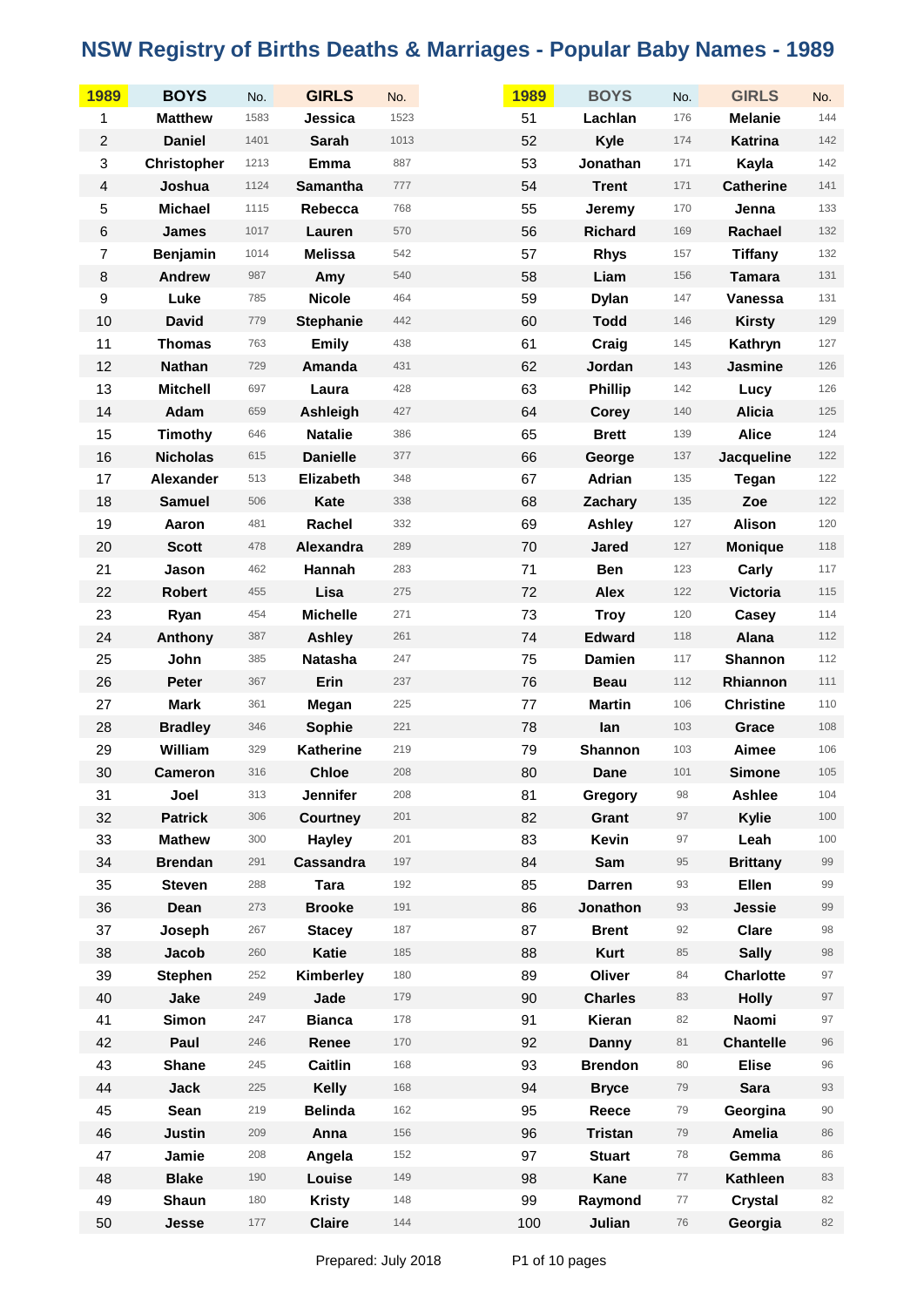| 1988                      | <b>BOYS</b>        | No.  | <b>GIRLS</b>     | No.  | 1988 | <b>BOYS</b>    | No.  | <b>GIRLS</b>     | No.   |
|---------------------------|--------------------|------|------------------|------|------|----------------|------|------------------|-------|
| 1                         | <b>Matthew</b>     | 1461 | Jessica          | 1375 | 51   | <b>Blake</b>   | 178  | <b>Claire</b>    | 156   |
| $\boldsymbol{2}$          | <b>Daniel</b>      | 1449 | <b>Sarah</b>     | 1105 | 52   | Jack           | 178  | Jacqueline       | 153   |
| $\ensuremath{\mathsf{3}}$ | <b>Christopher</b> | 1312 | Emma             | 863  | 53   | Jake           | 170  | Ashlee           | 151   |
| $\overline{4}$            | <b>Michael</b>     | 1234 | Samantha         | 804  | 54   | Jeremy         | 168  | Carly            | 151   |
| $\mathbf 5$               | <b>Benjamin</b>    | 1025 | Rebecca          | 770  | 55   | <b>Troy</b>    | 168  | <b>Alison</b>    | 149   |
| $\,6$                     | <b>James</b>       | 1024 | <b>Melissa</b>   | 646  | 56   | <b>Richard</b> | 163  | Katrina          | 148   |
| $\overline{7}$            | <b>Andrew</b>      | 942  | Amy              | 623  | 57   | Jesse          | 162  | <b>Alicia</b>    | 144   |
| $\,8\,$                   | Joshua             | 927  | Lauren           | 612  | 58   | <b>Todd</b>    | 161  | Kathryn          | 144   |
| $\boldsymbol{9}$          | <b>David</b>       | 814  | Amanda           | 562  | 59   | Adrian         | 156  | Rachael          | 143   |
| 10                        | Luke               | 754  | <b>Nicole</b>    | 493  | 60   | Craig          | 150  | <b>Bianca</b>    | 142   |
| 11                        | <b>Thomas</b>      | 699  | <b>Danielle</b>  | 481  | 61   | <b>Ben</b>     | 149  | <b>Elise</b>     | 139   |
| 12                        | Adam               | 690  | Laura            | 429  | 62   | Lachlan        | 148  | Jasmine          | 136   |
| 13                        | Nathan             | 666  | <b>Natalie</b>   | 406  | 63   | <b>Phillip</b> | 146  | <b>Tiffany</b>   | 133   |
| 14                        | <b>Mitchell</b>    | 636  | <b>Stephanie</b> | 392  | 64   | <b>Dylan</b>   | 140  | <b>Christine</b> | 129   |
| 15                        | <b>Nicholas</b>    | 628  | Ashleigh         | 388  | 65   | <b>Ashley</b>  | 133  | <b>Catherine</b> | 128   |
| 16                        | <b>Timothy</b>     | 623  | Kate             | 376  | 66   | <b>Jared</b>   | 133  | Zoe              | 126   |
| 17                        | <b>Scott</b>       | 589  | <b>Emily</b>     | 374  | 67   | <b>Rhys</b>    | 132  | <b>Sally</b>     | 125   |
| 18                        | Jason              | 523  | Elizabeth        | 363  | 68   | George         | 126  | <b>Tegan</b>     | 125   |
| 19                        | <b>Alexander</b>   | 472  | Alexandra        | 328  | 69   | Gregory        | 124  | <b>Tamara</b>    | 124   |
| 20                        | Ryan               | 446  | Rachel           | 314  | 70   | Sam            | 118  | Leah             | 111   |
| 21                        | Peter              | 437  | Lisa             | 313  | 71   | Grant          | 117  | Gemma            | 107   |
| 22                        | John               | 433  | <b>Michelle</b>  | 305  | 72   | Zachary        | 116  | <b>Kirsty</b>    | $107$ |
| 23                        | <b>Robert</b>      | 430  | Kylie            | 272  | 73   | Liam           | 115  | Louise           | $107$ |
| 24                        | <b>Samuel</b>      | 424  | <b>Ashley</b>    | 268  | 74   | <b>Shannon</b> | 115  | Alana            | 103   |
| 25                        | Aaron              | 420  | Erin             | 261  | 75   | <b>Dale</b>    | 111  | <b>Sara</b>      | 103   |
| 26                        | <b>Mark</b>        | 405  | Megan            | 252  | 76   | <b>Beau</b>    | 107  | Lucy             | 102   |
| 27                        | Anthony            | 380  | Katherine        | 239  | 77   | lan            | 107  | <b>Caitlin</b>   | 99    |
| 28                        | Joel               | 359  | Cassandra        | 225  | 78   | <b>Brent</b>   | 106  | <b>Chantelle</b> | 97    |
| 29                        | Paul               | 347  | <b>Chloe</b>     | 222  | 79   | Kevin          | 106  | <b>Alyce</b>     | 96    |
| 30                        | <b>Steven</b>      | 333  | Hannah           | 215  | 80   | <b>Darren</b>  | 105  | <b>Simone</b>    | 95    |
| 31                        | William            | 329  | <b>Natasha</b>   | 203  | 81   | Corey          | 102  | <b>Amelia</b>    | 93    |
| 32                        | <b>Bradley</b>     | 325  | <b>Kristy</b>    | 198  | 82   | <b>Edward</b>  | 100  | <b>Alice</b>     | 92    |
| 33                        | <b>Brendan</b>     | 306  | <b>Brooke</b>    | 193  | 83   | <b>Martin</b>  | 100  | <b>Holly</b>     | 89    |
| 34                        | <b>Mathew</b>      | 295  | Jade             | 193  | 84   | <b>Damien</b>  | 99   | Jodie            | 89    |
| 35                        | <b>Shane</b>       | 293  | Kimberley        | 191  | 85   | <b>Stuart</b>  | 98   | Ellen            | 88    |
| 36                        | <b>Cameron</b>     | 290  | <b>Hayley</b>    | 190  | 86   | <b>Dane</b>    | 97   | Naomi            | 88    |
| 37                        | <b>Simon</b>       | 286  | <b>Tara</b>      | 190  | 87   | <b>Kurt</b>    | 95   | Olivia           | 88    |
| 38                        | <b>Patrick</b>     | 269  | <b>Jennifer</b>  | 185  | 88   | <b>Alex</b>    | 94   | <b>Shannon</b>   | 88    |
| 39                        | <b>Stephen</b>     | 269  | <b>Katie</b>     | 178  | 89   | <b>Brendon</b> | 88   | Casey            | 83    |
| 40                        | Dean               | 267  | Vanessa          | 176  | 90   | Jordan         | 84   | <b>Victoria</b>  | 83    |
| 41                        | Joseph             | 252  | Sophie           | 173  | 91   | Danny          | 83   | <b>Kathleen</b>  | 82    |
| 42                        | <b>Justin</b>      | 241  | <b>Courtney</b>  | 171  | 92   | Gavin          | 82   | <b>Krystal</b>   | 82    |
| 43                        | Jamie              | 238  | <b>Melanie</b>   | 169  | 93   | Raymond        | 82   | Amber            | 81    |
| 44                        | Jacob              | 237  | Angela           | 168  | 94   | <b>Charles</b> | 78   | <b>Christina</b> | 81    |
| 45                        | <b>Trent</b>       | 201  | Renee            | 166  | 95   | Jay            | $77$ | Grace            | 81    |
| 46                        | Kyle               | 200  | <b>Stacey</b>    | 166  | 96   | Jonathon       | 75   | Julia            | 81    |
| 47                        | Sean               | 191  | Kelly            | 161  | 97   | Jarrod         | 74   | Kimberly         | 81    |
| 48                        | <b>Brett</b>       | 187  | <b>Belinda</b>   | 159  | 98   | <b>Philip</b>  | 72   | <b>Monique</b>   | 80    |
| 49                        | Shaun              | 183  | Jenna            | 158  | 99   | <b>Tristan</b> | 72   | <b>Skye</b>      | 79    |
| 50                        | Jonathan           | 182  | Anna             | 157  | 100  | <b>Dominic</b> | $71$ | Joanne           | 77    |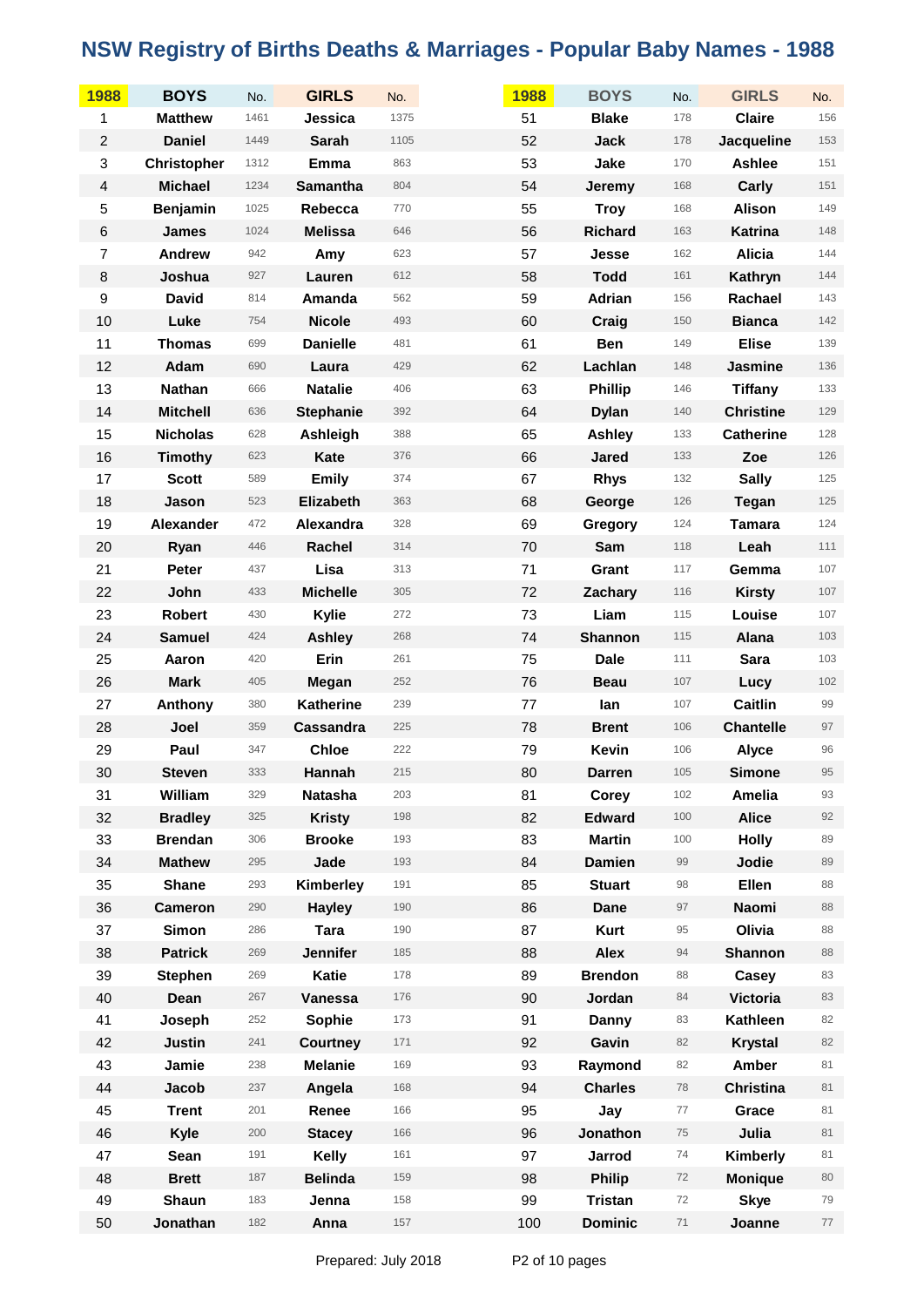| 1987             | <b>BOYS</b>        | No.  | <b>GIRLS</b>     | No.  | 1987 | <b>BOYS</b>      | No. | <b>GIRLS</b>     | No. |
|------------------|--------------------|------|------------------|------|------|------------------|-----|------------------|-----|
| 1                | <b>Matthew</b>     | 1473 | Jessica          | 1352 | 51   | Jeremy           | 183 | <b>Stacey</b>    | 152 |
| $\overline{c}$   | <b>Daniel</b>      | 1451 | <b>Sarah</b>     | 1148 | 52   | Craig            | 181 | <b>Hayley</b>    | 145 |
| 3                | <b>Christopher</b> | 1293 | Rebecca          | 834  | 53   | Jacob            | 180 | <b>Claire</b>    | 144 |
| $\overline{4}$   | <b>Michael</b>     | 1176 | <b>Samantha</b>  | 774  | 54   | <b>Troy</b>      | 159 | Ashlee           | 143 |
| 5                | <b>Andrew</b>      | 998  | Amanda           | 730  | 55   | <b>Trent</b>     | 148 | Kathryn          | 143 |
| $\,6$            | <b>Benjamin</b>    | 957  | <b>Melissa</b>   | 606  | 56   | <b>Ben</b>       | 147 | <b>Sally</b>     | 142 |
| $\overline{7}$   | <b>James</b>       | 945  | Amy              | 605  | 57   | <b>Phillip</b>   | 147 | <b>Sara</b>      | 142 |
| $\bf 8$          | <b>David</b>       | 910  | Emma             | 576  | 58   | <b>Blake</b>     | 144 | Jacqueline       | 141 |
| $\boldsymbol{9}$ | Luke               | 845  | Lauren           | 564  | 59   | <b>Todd</b>      | 138 | Katrina          | 138 |
| 10               | Joshua             | 795  | <b>Nicole</b>    | 472  | 60   | Jesse            | 134 | Rachael          | 138 |
| 11               | Adam               | 721  | <b>Danielle</b>  | 389  | 61   | Grant            | 132 | <b>Alicia</b>    | 137 |
| 12               | <b>Timothy</b>     | 704  | <b>Natalie</b>   | 381  | 62   | <b>Beau</b>      | 125 | <b>Bianca</b>    | 134 |
| 13               | <b>Mitchell</b>    | 656  | Kylie            | 379  | 63   | Lachlan          | 124 | Louise           | 133 |
| 14               | <b>Nathan</b>      | 652  | Laura            | 378  | 64   | <b>Jack</b>      | 122 | <b>Christine</b> | 131 |
| 15               | <b>Scott</b>       | 624  | Kate             | 364  | 65   | <b>Rhys</b>      | 122 | Alyce            | 126 |
| 16               | <b>Thomas</b>      | 594  | <b>Stephanie</b> | 355  | 66   | Liam             | 121 | Kimberley        | 123 |
| 17               | <b>Nicholas</b>    | 558  | <b>Ashley</b>    | 353  | 67   | <b>Shannon</b>   | 121 | <b>Kirsty</b>    | 120 |
| 18               | Jason              | 539  | Elizabeth        | 352  | 68   | George           | 119 | Carly            | 119 |
| 19               | <b>Mark</b>        | 468  | Lisa             | 344  | 69   | Gregory          | 119 | Zoe              | 119 |
| 20               | Ryan               | 458  | Megan            | 333  | 70   | <b>Ashley</b>    | 116 | <b>Holly</b>     | 116 |
| 21               | Robert             | 455  | Rachel           | 332  | 71   | <b>Dylan</b>     | 116 | <b>Tegan</b>     | 112 |
| 22               | Aaron              | 439  | Alexandra        | 310  | 72   | <b>Edward</b>    | 115 | <b>Simone</b>    | 111 |
| 23               | Peter              | 437  | <b>Michelle</b>  | 289  | 73   | <b>Jared</b>     | 113 | Alana            | 105 |
| 24               | Anthony            | 410  | Ashleigh         | 278  | 74   | Jake             | 111 | Leah             | 103 |
| 25               | John               | 396  | <b>Emily</b>     | 274  | 75   | <b>Brent</b>     | 110 | <b>Kathleen</b>  | 102 |
| 26               | <b>Alexander</b>   | 382  | Erin             | 269  | 76   | <b>Damien</b>    | 110 | Gemma            | 101 |
| 27               | Joel               | 379  | <b>Jennifer</b>  | 221  | 77   | <b>Corey</b>     | 109 | Naomi            | 101 |
| 28               | <b>Samuel</b>      | 374  | <b>Katie</b>     | 220  | 78   | lan              | 106 | <b>Tamara</b>    | 99  |
| 29               | <b>Steven</b>      | 371  | <b>Katherine</b> | 217  | 79   | <b>Stuart</b>    | 106 | Jodie            | 98  |
| 30               | Paul               | 339  | <b>Courtney</b>  | 216  | 80   | <b>Alex</b>      | 103 | Jasmine          | 97  |
| 31               | <b>Brendan</b>     | 321  | Renee            | 215  | 81   | <b>Dale</b>      | 103 | Victoria         | 91  |
| 32               | William            | 319  | <b>Natasha</b>   | 204  | 82   | Jay              | 102 | <b>Christina</b> | 89  |
| 33               | <b>Mathew</b>      | 313  | Jenna            | 198  | 83   | Kevin            | 98  | <b>Krystal</b>   | 89  |
| 34               | <b>Bradley</b>     | 309  | <b>Kelly</b>     | 196  | 84   | <b>Martin</b>    | 97  | <b>Tiffany</b>   | 87  |
| 35               | Cameron            | 308  | <b>Kristy</b>    | 196  | 85   | Jonathon         | 95  | Lucy             | 86  |
| 36               | Dean               | 290  | <b>Brooke</b>    | 188  | 86   | <b>Darren</b>    | 94  | <b>Caitlin</b>   | 85  |
| 37               | <b>Stephen</b>     | 289  | <b>Belinda</b>   | 187  | 87   | Sam              | 93  | Amber            | 84  |
| 38               | <b>Simon</b>       | 275  | <b>Chloe</b>     | 186  | 88   | Jordan           | 89  | <b>Chantelle</b> | 84  |
| 39               | <b>Shane</b>       | 268  | <b>Melanie</b>   | 186  | 89   | <b>Kurt</b>      | 89  | Joanne           | 83  |
| 40               | <b>Patrick</b>     | 254  | Angela           | 183  | 90   | <b>Tristan</b>   | 87  | Tanya            | 83  |
| 41               | <b>Justin</b>      | 244  | Hannah           | 183  | 91   | Dane             | 85  | <b>Monique</b>   | 82  |
| 42               | Jamie              | 225  | Anna             | 182  | 92   | <b>Tony</b>      | 84  | Shannon          | 81  |
| 43               | Joseph             | 214  | Vanessa          | 180  | 93   | Evan             | 80  | Julie            | 79  |
| 44               | Jonathan           | 211  | Jade             | 179  | 94   | <b>Dominic</b>   | 79  | Kayla            | 79  |
| 45               | <b>Brett</b>       | 206  | <b>Tara</b>      | 177  | 95   | <b>Christian</b> | 78  | Fiona            | 77  |
| 46               | <b>Richard</b>     | 203  | Cassandra        | 171  | 96   | <b>Brendon</b>   | 77  | Julia            | 77  |
| 47               | Kyle               | 202  | <b>Alison</b>    | 161  | 97   | Geoffrey         | 75  | Karina           | 77  |
| 48               | Shaun              | 193  | <b>Catherine</b> | 160  | 98   | <b>Danny</b>     | 74  | <b>Alice</b>     | 76  |
| 49               | Adrian             | 191  | <b>Elise</b>     | 157  | 99   | Gavin            | 73  | Rhiannon         | 76  |
| 50               | Sean               | 191  | Sophie           | 152  | 100  | Hayden           | 73  | <b>Kristen</b>   | 75  |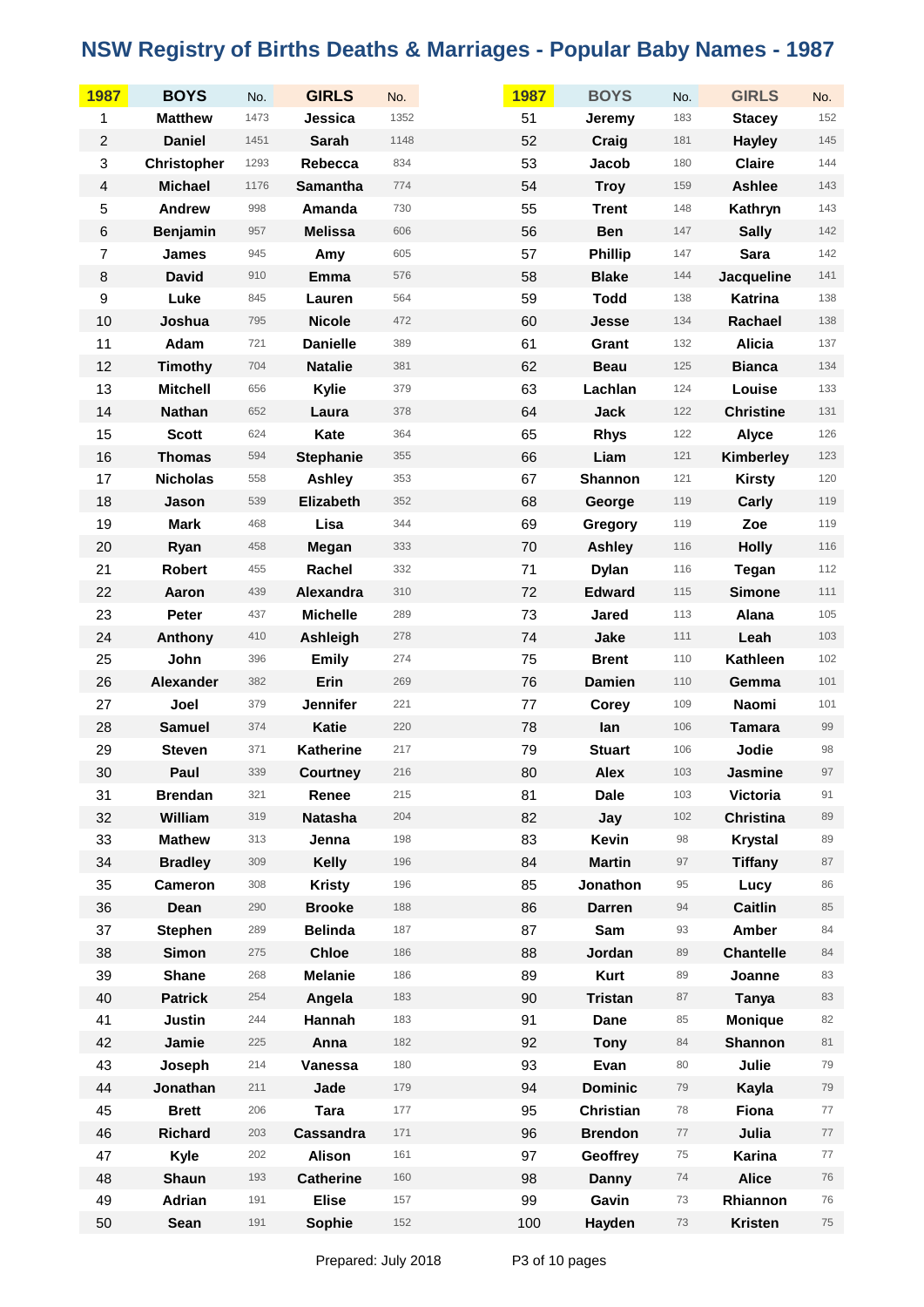| 1986                      | <b>BOYS</b>        | No.  | <b>GIRLS</b>     | No.  | 1986 | <b>BOYS</b>      | No.     | <b>GIRLS</b>     | No.    |
|---------------------------|--------------------|------|------------------|------|------|------------------|---------|------------------|--------|
| 1                         | <b>Matthew</b>     | 1528 | Jessica          | 1308 | 51   | Kyle             | 182     | <b>Sara</b>      | 158    |
| $\overline{c}$            | <b>Daniel</b>      | 1368 | <b>Sarah</b>     | 1205 | 52   | Sean             | 179     | <b>Elise</b>     | 148    |
| $\ensuremath{\mathsf{3}}$ | <b>Christopher</b> | 1357 | Rebecca          | 865  | 53   | <b>Trent</b>     | 167     | Rachael          | 148    |
| $\overline{4}$            | <b>Michael</b>     | 1231 | Amanda           | 733  | 54   | Jacob            | 161     | <b>Bianca</b>    | 147    |
| 5                         | <b>Andrew</b>      | 1059 | <b>Nicole</b>    | 606  | 55   | Jamie            | 156     | Katrina          | 147    |
| $\,6$                     | <b>James</b>       | 995  | Lauren           | 592  | 56   | <b>Troy</b>      | 152     | <b>Courtney</b>  | 146    |
| $\boldsymbol{7}$          | <b>David</b>       | 947  | <b>Melissa</b>   | 587  | 57   | <b>Todd</b>      | 151     | <b>Claire</b>    | 143    |
| $\,8\,$                   | <b>Benjamin</b>    | 942  | Emma             | 544  | 58   | <b>Ashley</b>    | 141     | Kathryn          | 143    |
| $\boldsymbol{9}$          | Luke               | 871  | Amy              | 543  | 59   | Grant            | 138     | Joanne           | 138    |
| 10                        | Adam               | 756  | Samantha         | 536  | 60   | Gregory          | 133     | Hannah           | 137    |
| 11                        | Joshua             | 746  | Kate             | 406  | 61   | lan              | 131     | <b>Sally</b>     | 131    |
| 12                        | <b>Timothy</b>     | 738  | Rachel           | 373  | 62   | <b>Ben</b>       | 128     | Carly            | 130    |
| 13                        | <b>Nathan</b>      | 722  | Laura            | 361  | 63   | <b>Shannon</b>   | 128     | Sophie           | 130    |
| 14                        | <b>Scott</b>       | 585  | <b>Natalie</b>   | 359  | 64   | Jesse            | 119     | <b>Christine</b> | 126    |
| 15                        | <b>Mitchell</b>    | 580  | Elizabeth        | 358  | 65   | George           | 118     | Gemma            | 126    |
| 16                        | <b>Thomas</b>      | 563  | Lisa             | 356  | 66   | Lachlan          | 115     | <b>Holly</b>     | 123    |
| 17                        | <b>Nicholas</b>    | 545  | Kylie            | 348  | 67   | <b>Damien</b>    | 113     | Louise           | 123    |
| 18                        | Aaron              | 517  | <b>Danielle</b>  | 343  | 68   | <b>Corey</b>     | 108     | <b>Tegan</b>     | 122    |
| 19                        | Peter              | 502  | <b>Stephanie</b> | 327  | 69   | <b>Dylan</b>     | 108     | Leah             | 117    |
| 20                        | Ryan               | 502  | <b>Michelle</b>  | 313  | 70   | <b>Kevin</b>     | 108     | <b>Simone</b>    | 115    |
| 21                        | Jason              | 492  | Megan            | 278  | 71   | <b>Martin</b>    | 108     | <b>Tiffany</b>   | 113    |
| 22                        | <b>Robert</b>      | 485  | Erin             | 275  | 72   | <b>Brent</b>     | 104     | Naomi            | 105    |
| 23                        | <b>Mark</b>        | 451  | <b>Katie</b>     | 258  | 73   | Dane             | 100     | Victoria         | 102    |
| 24                        | John               | 430  | <b>Emily</b>     | 257  | 74   | <b>Darren</b>    | 99      | Fiona            | 101    |
| 25                        | Paul               | 407  | <b>Jennifer</b>  | 252  | 75   | <b>Blake</b>     | 97      | <b>Kirsty</b>    | 101    |
| 26                        | Anthony            | 389  | Renee            | 245  | 76   | <b>Stuart</b>    | 97      | <b>Tamara</b>    | 100    |
| 27                        | <b>Steven</b>      | 387  | <b>Kristy</b>    | 239  | 77   | Jonathon         | 96      | Zoe              | 99     |
| 28                        | <b>Brendan</b>     | 369  | <b>Tara</b>      | 237  | 78   | <b>Brendon</b>   | 93      | Kimberley        | 98     |
| 29                        | Alexander          | 356  | <b>Katherine</b> | 223  | 79   | Liam             | 93      | Aimee            | 97     |
| 30                        | <b>Samuel</b>      | 338  | <b>Belinda</b>   | 217  | 80   | Jay              | 92      | <b>Ashlee</b>    | 97     |
| 31                        | William            | 330  | Ashleigh         | 211  | 81   | <b>Edward</b>    | 91      | <b>Krystal</b>   | 97     |
| 32                        | <b>Bradley</b>     | 310  | <b>Melanie</b>   | 211  | 82   | Gavin            | 91      | Jodie            | 96     |
| 33                        | <b>Mathew</b>      | 309  | Angela           | 208  | 83   | Jake             | $90\,$  | <b>Melinda</b>   | 96     |
| 34                        | <b>Stephen</b>     | 306  | Alexandra        | 203  | 84   | <b>Jeffrey</b>   | 89      | <b>Clare</b>     | 94     |
| 35                        | <b>Simon</b>       | 304  | Anna             | 200  | 85   | Wayne            | 88      | <b>Kathleen</b>  | 93     |
| 36                        | Joel               | 301  | <b>Ashley</b>    | 197  | 86   | <b>Beau</b>      | 86      | <b>Chantelle</b> | 90     |
| 37                        | <b>Shane</b>       | 295  | <b>Natasha</b>   | 193  | 87   | <b>Rhys</b>      | 85      | Kayla            | $90\,$ |
| 38                        | Dean               | 287  | <b>Brooke</b>    | 191  | 88   | <b>Tristan</b>   | 84      | <b>Tanya</b>     | $90\,$ |
| 39                        | <b>Justin</b>      | 245  | Vanessa          | 188  | 89   | <b>Ricky</b>     | 83      | Alana            | 89     |
| 40                        | <b>Patrick</b>     | 244  | Jenna            | 187  | 90   | <b>Philip</b>    | 82      | Casey            | 83     |
| 41                        | <b>Brett</b>       | 236  | Kelly            | 180  | 91   | Glen             | 81      | Lucy             | 82     |
| 42                        | Jonathan           | 224  | <b>Hayley</b>    | 179  | 92   | <b>Danny</b>     | 80      | Julie            | 81     |
| 43                        | <b>Cameron</b>     | 218  | Jade             | 177  | 93   | <b>Kurt</b>      | 80      | <b>Alice</b>     | 80     |
| 44                        | Joseph             | 217  | <b>Alicia</b>    | 176  | 94   | <b>Dale</b>      | 79      | <b>Alyce</b>     | 80     |
| 45                        | Craig              | 210  | <b>Chloe</b>     | 176  | 95   | <b>Jack</b>      | $77 \,$ | Leanne           | 78     |
| 46                        | <b>Richard</b>     | 198  | Cassandra        | 172  | 96   | <b>Jared</b>     | 76      | <b>Candice</b>   | 77     |
| 47                        | <b>Phillip</b>     | 197  | <b>Catherine</b> | 165  | 97   | Raymond          | 76      | Heather          | $77$   |
| 48                        | <b>Shaun</b>       | 193  | Jacqueline       | 165  | 98   | Sam              | 75      | Karen            | 76     |
| 49                        | Adrian             | 184  | <b>Stacey</b>    | 162  | 99   | Glenn            | 72      | Linda            | 76     |
| 50                        | Jeremy             | 184  | <b>Alison</b>    | 159  | 100  | <b>Christian</b> | $71$    | Amber            | 75     |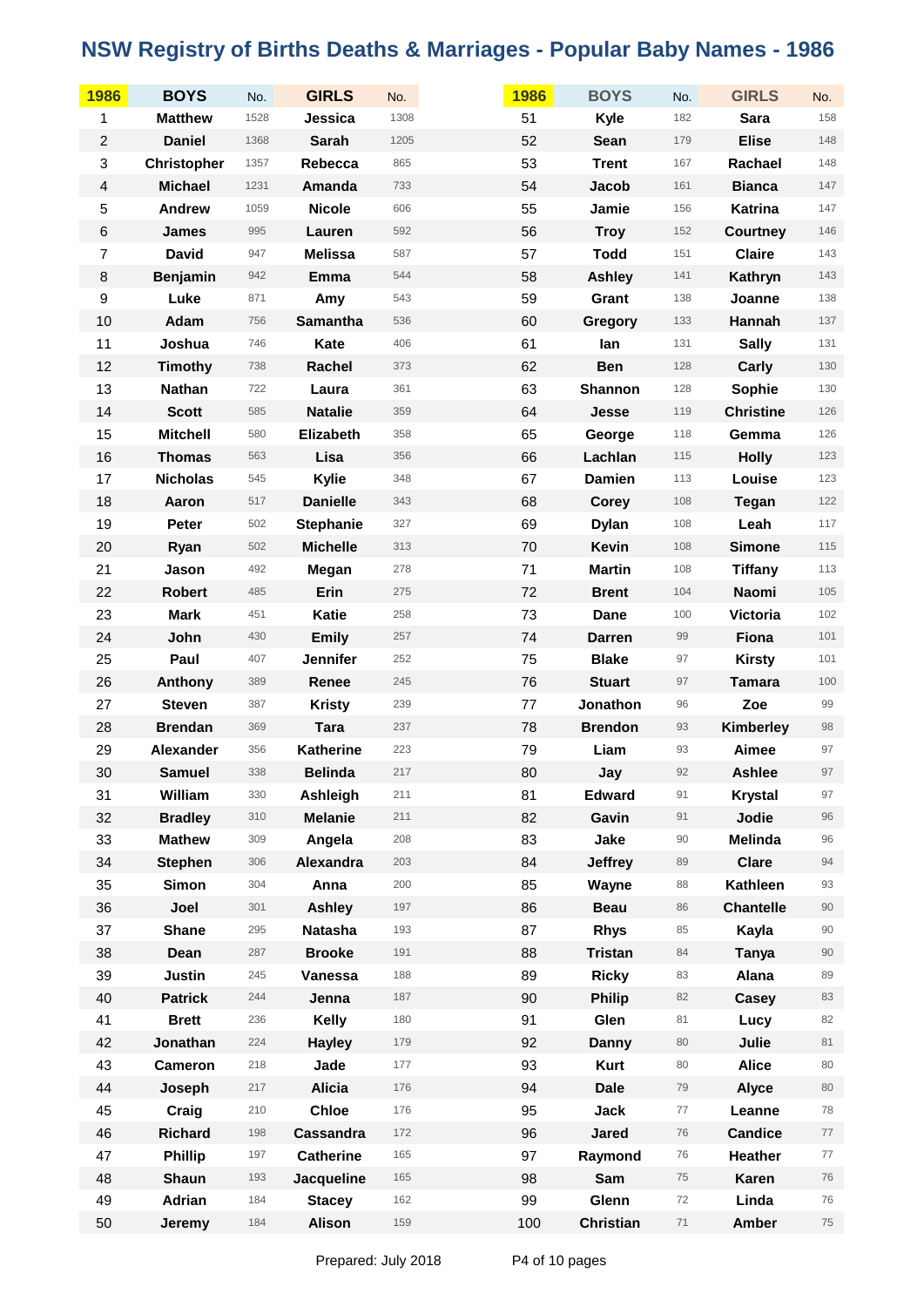| <b>1985</b>      | <b>BOYS</b>        | No.  | <b>GIRLS</b>     | No.  | 1985 | <b>BOYS</b>    | No.  | <b>GIRLS</b>     | No.     |
|------------------|--------------------|------|------------------|------|------|----------------|------|------------------|---------|
| 1                | <b>Matthew</b>     | 1484 | Jessica          | 1136 | 51   | <b>Phillip</b> | 176  | <b>Claire</b>    | 156     |
| $\boldsymbol{2}$ | <b>Christopher</b> | 1451 | <b>Sarah</b>     | 967  | 52   | Grant          | 175  | <b>Christine</b> | 146     |
| 3                | <b>Daniel</b>      | 1401 | Rebecca          | 877  | 53   | Sean           | 175  | Rachael          | 146     |
| $\overline{4}$   | <b>Michael</b>     | 1320 | Amanda           | 755  | 54   | <b>Ben</b>     | 157  | Louise           | 143     |
| 5                | <b>David</b>       | 1068 | <b>Melissa</b>   | 640  | 55   | <b>Todd</b>    | 153  | Karina           | 134     |
| $\,6$            | <b>Andrew</b>      | 1058 | <b>Nicole</b>    | 629  | 56   | <b>Ashley</b>  | 151  | Fiona            | 130     |
| $\overline{7}$   | James              | 978  | Lauren           | 615  | 57   | Gregory        | 143  | <b>Ashley</b>    | 129     |
| $\bf 8$          | <b>Benjamin</b>    | 925  | Amy              | 601  | 58   | <b>Kyle</b>    | 141  | Ashleigh         | 126     |
| $\boldsymbol{9}$ | Luke               | 914  | Emma             | 470  | 59   | Jacob          | 137  | Leah             | 126     |
| 10               | Adam               | 879  | Lisa             | 445  | 60   | <b>Darren</b>  | 131  | <b>Courtney</b>  | 125     |
| 11               | Joshua             | 817  | <b>Natalie</b>   | 396  | 61   | <b>Trent</b>   | 131  | Gemma            | 123     |
| 12               | <b>Timothy</b>     | 742  | Kate             | 391  | 62   | <b>Troy</b>    | 130  | Sophie           | $123$   |
| 13               | <b>Nathan</b>      | 730  | Kylie            | 391  | 63   | lan            | 129  | Kimberley        | 122     |
| 14               | <b>Scott</b>       | 563  | <b>Samantha</b>  | 383  | 64   | George         | 124  | Tegan            | 122     |
| 15               | <b>Mark</b>        | 561  | <b>Michelle</b>  | 372  | 65   | <b>Blake</b>   | 121  | <b>Bianca</b>    | 120     |
| 16               | <b>Nicholas</b>    | 553  | Laura            | 347  | 66   | <b>Stuart</b>  | 115  | Jodie            | 120     |
| 17               | Jason              | 542  | Elizabeth        | 345  | 67   | Shannon        | 114  | Hannah           | 119     |
| 18               | Peter              | 534  | Erin             | 326  | 68   | Lachlan        | 107  | Kayla            | 118     |
| 19               | Robert             | 514  | <b>Jennifer</b>  | 320  | 69   | <b>Martin</b>  | 104  | <b>Tamara</b>    | 113     |
| 20               | <b>Mitchell</b>    | 492  | <b>Tara</b>      | 298  | 70   | <b>Damien</b>  | 103  | Naomi            | $112$   |
| 21               | Ryan               | 487  | Renee            | 295  | 71   | <b>Brendon</b> | 102  | <b>Holly</b>     | $111$   |
| 22               | John               | 486  | Rachel           | 294  | 72   | Dane           | 102  | Joanne           | 111     |
| 23               | Aaron              | 473  | <b>Danielle</b>  | 285  | 73   | <b>Dylan</b>   | 102  | Zoe              | 111     |
| 24               | Paul               | 467  | <b>Kelly</b>     | 279  | 74   | Gavin          | 101  | <b>Victoria</b>  | 108     |
| 25               | <b>Brendan</b>     | 435  | <b>Katherine</b> | 274  | 75   | Kevin          | 100  | Carly            | 105     |
| 26               | <b>Thomas</b>      | 430  | <b>Belinda</b>   | 270  | 76   | Jay            | 97   | <b>Krystal</b>   | $105$   |
| 27               | <b>Steven</b>      | 411  | <b>Stephanie</b> | 269  | 77   | <b>Edward</b>  | 93   | <b>Tanya</b>     | $102$   |
| 28               | Anthony            | 410  | <b>Katie</b>     | 257  | 78   | <b>Jeffrey</b> | 93   | Jasmine          | 100     |
| 29               | <b>Mathew</b>      | 384  | <b>Kristy</b>    | 253  | 79   | <b>Tristan</b> | 93   | Linda            | $100\,$ |
| 30               | <b>Bradley</b>     | 349  | Angela           | 243  | 80   | Liam           | 91   | <b>Sara</b>      | 99      |
| 31               | <b>Simon</b>       | 343  | Megan            | 240  | 81   | <b>Brent</b>   | 90   | Alana            | 97      |
| 32               | <b>Stephen</b>     | 331  | <b>Emily</b>     | 239  | 82   | Evan           | 86   | <b>Candice</b>   | 97      |
| 33               | <b>Shane</b>       | 308  | <b>Hayley</b>    | 237  | 83   | Jesse          | 86   | <b>Christina</b> | 97      |
| 34               | Alexander          | 295  | <b>Stacey</b>    | 224  | 84   | Lee            | 86   | Julie            | 95      |
| 35               | William            | 290  | <b>Alison</b>    | 223  | 85   | <b>Dale</b>    | 85   | <b>Simone</b>    | 94      |
| 36               | Dean               | 288  | <b>Alicia</b>    | 205  | 86   | <b>Rhys</b>    | 85   | Casey            | 93      |
| 37               | Joel               | 288  | Katrina          | 204  | 87   | Wayne          | 82   | <b>Crystal</b>   | 93      |
| 38               | <b>Samuel</b>      | 271  | Cassandra        | 197  | 88   | Jonathon       | 81   | <b>Karen</b>     | 93      |
| 39               | <b>Justin</b>      | 229  | <b>Melanie</b>   | 197  | 89   | <b>Philip</b>  | 81   | Lucy             | 93      |
| 40               | <b>Richard</b>     | 225  | Alexandra        | 193  | 90   | Raymond        | 81   | <b>Amber</b>     | 92      |
| 41               | Joseph             | 220  | <b>Natasha</b>   | 192  | 91   | Danny          | 80   | Melinda          | 91      |
| 42               | <b>Patrick</b>     | 214  | Jacqueline       | 189  | 92   | <b>Jared</b>   | 78   | <b>Amelia</b>    | 90      |
| 43               | Cameron            | 212  | <b>Catherine</b> | 187  | 93   | Allan          | 76   | <b>Clare</b>     | 90      |
| 44               | <b>Brett</b>       | 207  | Vanessa          | 184  | 94   | Glenn          | 76   | <b>Chloe</b>     | 88      |
| 45               | Craig              | 207  | <b>Brooke</b>    | 180  | 95   | Wade           | 76   | <b>Maria</b>     | 86      |
| 46               | Adrian             | 196  | Jenna            | 177  | 96   | <b>Corey</b>   | 75   | <b>Susan</b>     | 86      |
| 47               | Jonathan           | 193  | Anna             | 172  | 97   | <b>Russell</b> | 75   | <b>Chantelle</b> | 85      |
| 48               | <b>Shaun</b>       | 189  | Kathryn          | 164  | 98   | <b>Neil</b>    | 74   | <b>Elise</b>     | 85      |
| 49               | Jeremy             | 181  | Jade             | 159  | 99   | <b>Brenton</b> | 71   | Julia            | 85      |
| 50               | Jamie              | 176  | <b>Sally</b>     | 158  | 100  | Jordan         | $71$ | Heidi            | 84      |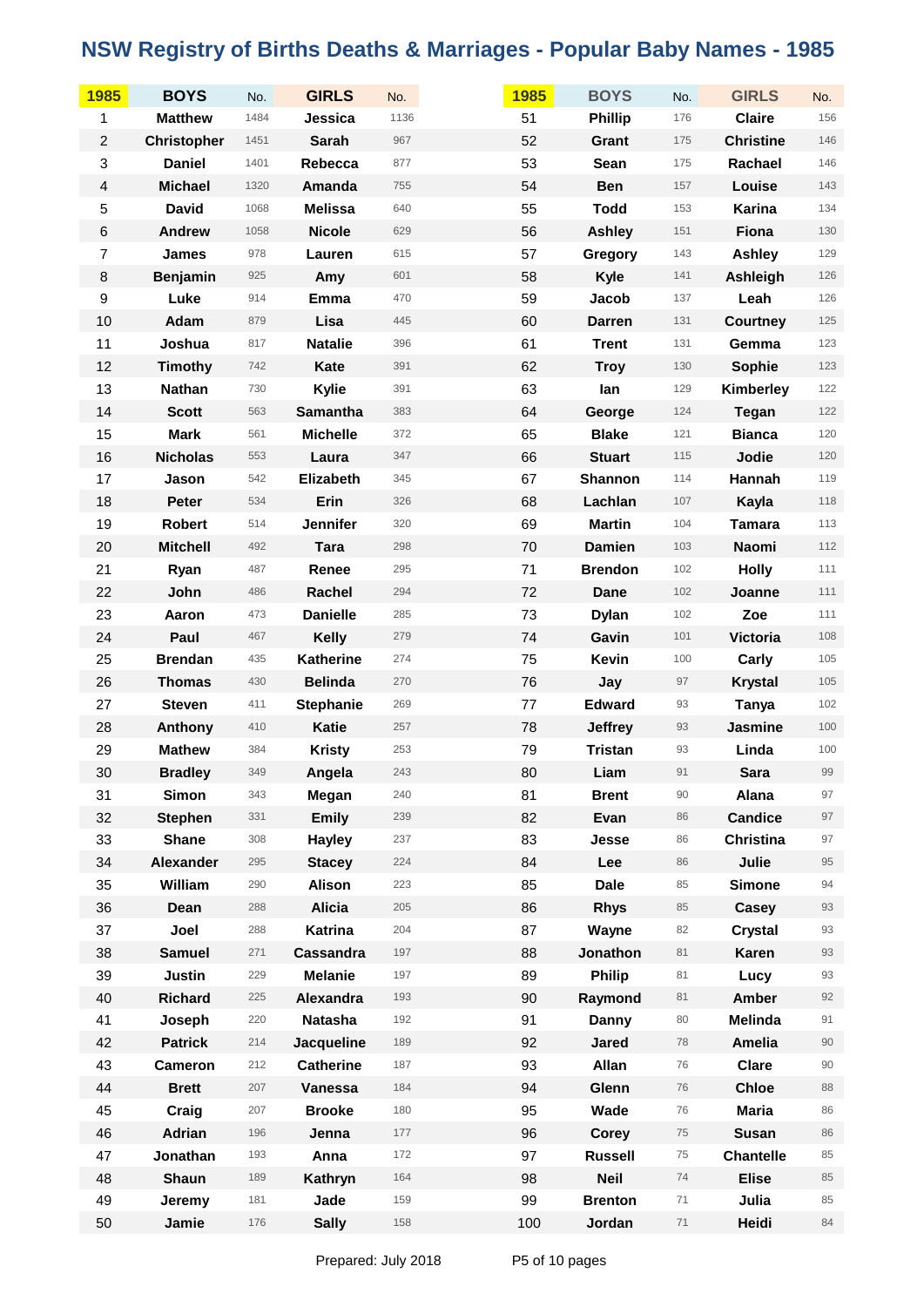| 1984             | <b>BOYS</b>        | No.  | <b>GIRLS</b>     | No.  | 1984 | <b>BOYS</b>    | No.  | <b>GIRLS</b>     | No.   |
|------------------|--------------------|------|------------------|------|------|----------------|------|------------------|-------|
| 1                | <b>Matthew</b>     | 1415 | Jessica          | 1002 | 51   | Sean           | 190  | Kathryn          | 153   |
| $\overline{c}$   | <b>Daniel</b>      | 1354 | <b>Sarah</b>     | 948  | 52   | <b>Ben</b>     | 180  | <b>Christine</b> | 150   |
| 3                | <b>Michael</b>     | 1331 | Rebecca          | 944  | 53   | <b>Gregory</b> | 176  | Leah             | 147   |
| $\overline{4}$   | <b>Christopher</b> | 1314 | <b>Melissa</b>   | 667  | 54   | Jeremy         | 168  | <b>Claire</b>    | 146   |
| 5                | <b>David</b>       | 1060 | Lauren           | 647  | 55   | Jamie          | 158  | <b>Holly</b>     | 142   |
| $\,6$            | <b>Andrew</b>      | 1043 | Amanda           | 613  | 56   | <b>Troy</b>    | 157  | Kimberley        | 141   |
| $\boldsymbol{7}$ | Benjamin           | 953  | <b>Nicole</b>    | 542  | 57   | Ashley         | 156  | Alana            | 137   |
| $\bf 8$          | Adam               | 948  | Amy              | 541  | 58   | <b>Todd</b>    | 146  | Joanne           | 135   |
| $\boldsymbol{9}$ | Luke               | 869  | Lisa             | 539  | 59   | <b>Blake</b>   | 143  | Rachael          | 133   |
| 10               | <b>James</b>       | 868  | <b>Michelle</b>  | 468  | 60   | <b>Stuart</b>  | 142  | Karen            | 131   |
| 11               | Timothy            | 739  | Erin             | 462  | 61   | George         | 139  | Karina           | 131   |
| 12               | Joshua             | 726  | Emma             | 456  | 62   | Dane           | 137  | Carly            | 130   |
| 13               | <b>Nathan</b>      | 709  | Kylie            | 418  | 63   | Gavin          | 131  | Fiona            | 130   |
| 14               | <b>Scott</b>       | 613  | Kate             | 396  | 64   | Jacob          | 131  | <b>Tanya</b>     | 125   |
| 15               | <b>Mark</b>        | 606  | <b>Natalie</b>   | 386  | 65   | <b>Damien</b>  | 123  | <b>Crystal</b>   | 122   |
| 16               | <b>Peter</b>       | 574  | Elizabeth        | 363  | 66   | <b>Brenton</b> | 122  | Naomi            | $122$ |
| 17               | <b>Robert</b>      | 557  | Renee            | 337  | 67   | lan            | 122  | Melinda          | 120   |
| 18               | <b>Nicholas</b>    | 547  | Laura            | 334  | 68   | <b>Trent</b>   | 121  | <b>Courtney</b>  | 116   |
| 19               | Ryan               | 509  | <b>Jennifer</b>  | 323  | 69   | <b>Darren</b>  | 119  | Leanne           | 116   |
| 20               | <b>Steven</b>      | 493  | <b>Samantha</b>  | 321  | 70   | <b>Kevin</b>   | 118  | <b>Sara</b>      | 116   |
| 21               | Jason              | 492  | Angela           | 309  | 71   | <b>Brendon</b> | 113  | <b>Simone</b>    | 116   |
| 22               | Paul               | 491  | Rachel           | 309  | 72   | Evan           | 110  | <b>Bianca</b>    | 115   |
| 23               | John               | 470  | <b>Danielle</b>  | 300  | 73   | Lee            | 110  | Gemma            | 114   |
| 24               | Aaron              | 439  | <b>Kristy</b>    | 300  | 74   | <b>Martin</b>  | 107  | Hannah           | 110   |
| 25               | Anthony            | 428  | <b>Kelly</b>     | 283  | 75   | <b>Shannon</b> | 106  | Julia            | 105   |
| 26               | <b>Mitchell</b>    | 368  | <b>Katie</b>     | 273  | 76   | Jay            | 104  | <b>Krystal</b>   | 105   |
| 27               | <b>Brendan</b>     | 361  | <b>Tara</b>      | 269  | 77   | Glen           | 101  | Kellie           | 104   |
| 28               | <b>Stephen</b>     | 354  | <b>Katherine</b> | 264  | 78   | Wayne          | 99   | Amber            | 103   |
| 29               | <b>Thomas</b>      | 348  | <b>Belinda</b>   | 263  | 79   | Raymond        | 98   | Casey            | 102   |
| 30               | <b>Simon</b>       | 337  | <b>Hayley</b>    | 235  | 80   | Liam           | 94   | Kim              | 99    |
| 31               | <b>Bradley</b>     | 335  | Megan            | 225  | 81   | <b>Brent</b>   | 93   | <b>Candice</b>   | 97    |
| 32               | <b>Shane</b>       | 323  | <b>Emily</b>     | 224  | 82   | <b>Jeffrey</b> | 91   | <b>Victoria</b>  | 96    |
| 33               | <b>Mathew</b>      | 293  | <b>Stephanie</b> | 217  | 83   | <b>Edward</b>  | 90   | Julie            | 95    |
| 34               | William            | 286  | <b>Melanie</b>   | 216  | 84   | <b>Philip</b>  | 90   | <b>Tegan</b>     | 93    |
| 35               | <b>Brett</b>       | 264  | <b>Alison</b>    | 213  | 85   | Danny          | 85   | Linda            | 92    |
| 36               | Alexander          | 262  | Jade             | 195  | 86   | Glenn          | 85   | <b>Tamara</b>    | 89    |
| 37               | Joel               | 257  | <b>Brooke</b>    | 191  | 87   | Jonathon       | 84   | Heidi            | 87    |
| 38               | <b>Justin</b>      | 247  | <b>Catherine</b> | 190  | 88   | Gary           | 79   | Jenna            | 87    |
| 39               | <b>Samuel</b>      | 239  | <b>Alicia</b>    | 186  | 89   | Corey          | 78   | <b>Heather</b>   | 86    |
| 40               | Dean               | 238  | Cassandra        | 186  | 90   | <b>Tristan</b> | 78   | <b>Kirsty</b>    | 86    |
| 41               | Joseph             | 231  | <b>Stacey</b>    | 183  | 91   | <b>Marc</b>    | 77   | <b>Chantelle</b> | 84    |
| 42               | Craig              | 213  | <b>Natasha</b>   | 178  | 92   | <b>Tony</b>    | $77$ | <b>Skye</b>      | 84    |
| 43               | <b>Shaun</b>       | 211  | Alexandra        | 175  | 93   | <b>Clinton</b> | 76   | Jane             | 82    |
| 44               | <b>Richard</b>     | 206  | Louise           | 175  | 94   | <b>Dylan</b>   | 76   | <b>Kristie</b>   | 82    |
| 45               | <b>Phillip</b>     | 203  | Anna             | 173  | 95   | <b>Russell</b> | 76   | Aimee            | 80    |
| 46               | <b>Cameron</b>     | 193  | <b>Katrina</b>   | 171  | 96   | <b>Brian</b>   | 75   | <b>Felicity</b>  | 80    |
| 47               | Adrian             | 191  | Vanessa          | 171  | 97   | Lucas          | 75   | Kimberly         | 80    |
| 48               | Jonathan           | 191  | Jacqueline       | 170  | 98   | <b>Micheal</b> | 75   | <b>Patricia</b>  | 80    |
| 49               | <b>Patrick</b>     | 191  | <b>Sally</b>     | 156  | 99   | <b>Dale</b>    | 74   | <b>Kristen</b>   | 79    |
| 50               | Grant              | 190  | Jodie            | 153  | 100  | <b>Rhys</b>    | 73   | <b>Susan</b>     | 78    |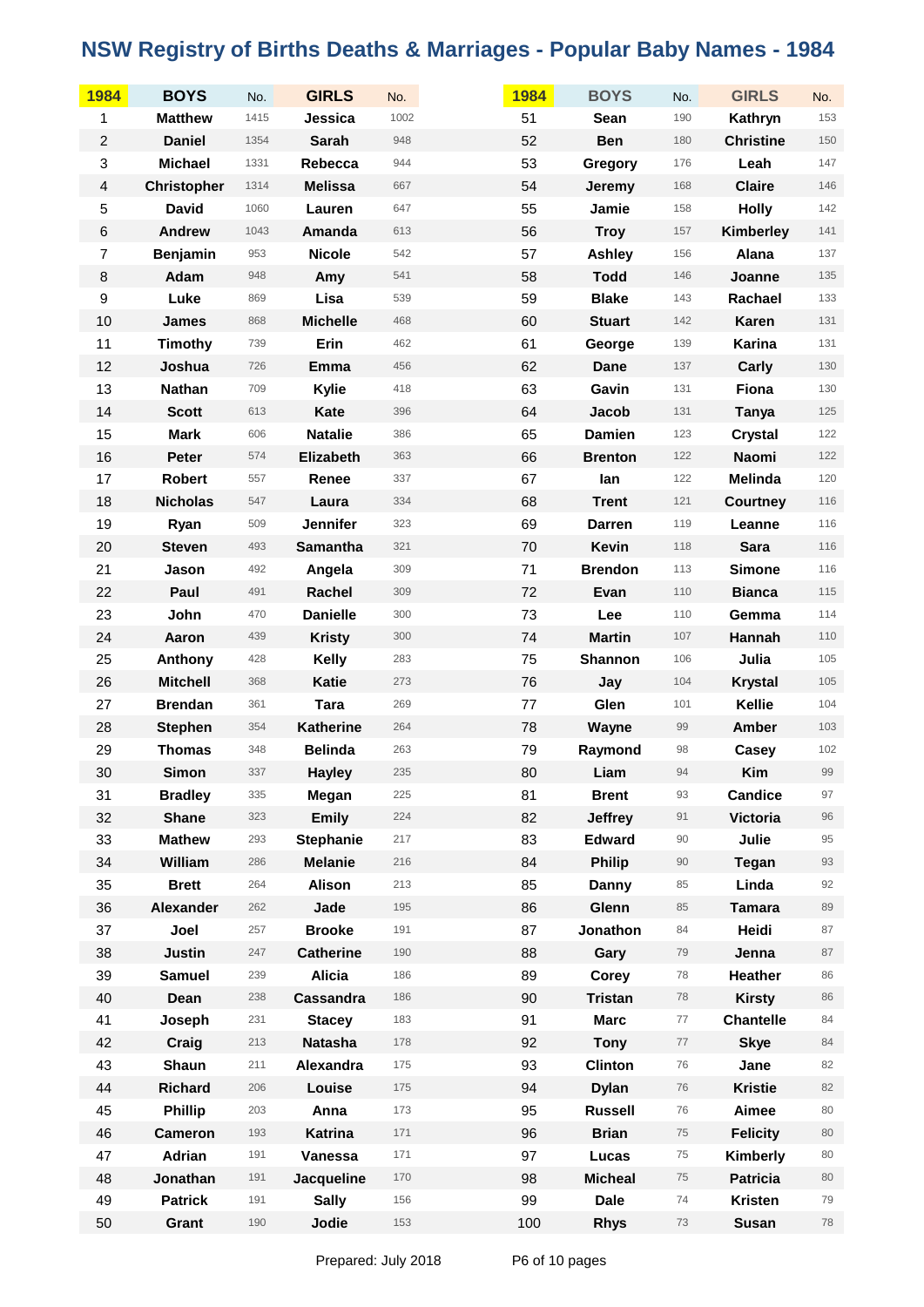| 1983                    | <b>BOYS</b>        | No.  | <b>GIRLS</b>     | No.     | 1983 | <b>BOYS</b>    | No.      | <b>GIRLS</b>     | No.   |
|-------------------------|--------------------|------|------------------|---------|------|----------------|----------|------------------|-------|
| 1                       | <b>Michael</b>     | 1438 | Rebecca          | 930     | 51   | <b>Cameron</b> | 174      | Kimberley        | 157   |
| $\overline{c}$          | <b>Matthew</b>     | 1363 | <b>Sarah</b>     | 913     | 52   | <b>Shaun</b>   | 174      | Carly            | 151   |
| 3                       | <b>Christopher</b> | 1299 | Jessica          | 846     | 53   | <b>Patrick</b> | 172      | Karen            | 149   |
| $\overline{\mathbf{4}}$ | <b>Daniel</b>      | 1211 | <b>Melissa</b>   | 737     | 54   | <b>Sean</b>    | 166      | <b>Tanya</b>     | 148   |
| 5                       | <b>David</b>       | 1160 | Amanda           | 683     | 55   | <b>Ben</b>     | 164      | <b>Sally</b>     | 147   |
| $\,6$                   | <b>Andrew</b>      | 1026 | <b>Nicole</b>    | 574     | 56   | lan            | 148      | Alexandra        | 145   |
| $\overline{7}$          | <b>Benjamin</b>    | 965  | Amy              | 552     | 57   | Jamie          | 145      | Rachael          | 140   |
| $\bf 8$                 | Adam               | 951  | <b>Michelle</b>  | 542     | 58   | <b>Blake</b>   | 144      | Leanne           | 137   |
| $\boldsymbol{9}$        | Luke               | 896  | Lauren           | 525     | 59   | <b>Todd</b>    | 137      | <b>Crystal</b>   | 132   |
| 10                      | <b>James</b>       | 839  | Emma             | 486     | 60   | George         | 133      | Naomi            | 129   |
| 11                      | Joshua             | 757  | Lisa             | 485     | 61   | <b>Damien</b>  | 131      | <b>Tara</b>      | 126   |
| 12                      | <b>Nathan</b>      | 714  | Erin             | 455     | 62   | <b>Trent</b>   | 130      | <b>Claire</b>    | 125   |
| 13                      | Peter              | 671  | <b>Natalie</b>   | 422     | 63   | <b>Stuart</b>  | 127      | <b>Bianca</b>    | 123   |
| 14                      | <b>Timothy</b>     | 666  | Kylie            | 413     | 64   | Jacob          | 123      | Amber            | 122   |
| 15                      | <b>Mark</b>        | 614  | Kate             | 408     | 65   | Wayne          | 123      | Linda            | 121   |
| 16                      | <b>Robert</b>      | 610  | <b>Belinda</b>   | 382     | 66   | Dane           | 120      | Kim              | 119   |
| 17                      | <b>Scott</b>       | 575  | <b>Elizabeth</b> | 354     | 67   | Shannon        | 116      | Casey            | 118   |
| 18                      | <b>Nicholas</b>    | 570  | <b>Kristy</b>    | 352     | 68   | <b>Ashley</b>  | 115      | Alana            | 117   |
| 19                      | John               | 568  | <b>Jennifer</b>  | 347     | 69   | <b>Philip</b>  | 111      | <b>Krystal</b>   | 117   |
| 20                      | Paul               | 529  | Angela           | 325     | 70   | Glen           | 110      | <b>Holly</b>     | $115$ |
| 21                      | Jason              | 526  | Kelly            | 313     | 71   | <b>Darren</b>  | 109      | Julie            | 113   |
| 22                      | <b>Steven</b>      | 471  | Renee            | 310     | 72   | <b>Brent</b>   | 108      | Fiona            | 110   |
| 23                      | Aaron              | 462  | Rachel           | $300\,$ | 73   | Jay            | 107      | <b>Sara</b>      | 109   |
| 24                      | Anthony            | 442  | Laura            | 293     | 74   | Jonathon       | 107      | <b>Simone</b>    | 108   |
| 25                      | Ryan               | 439  | <b>Danielle</b>  | 265     | 75   | <b>Martin</b>  | 107      | Melinda          | 105   |
| 26                      | <b>Shane</b>       | 378  | Samantha         | 253     | 76   | <b>Kevin</b>   | 106      | <b>Christine</b> | 103   |
| 27                      | <b>Stephen</b>     | 376  | <b>Alison</b>    | 249     | 77   | Gavin          | 104      | <b>Clare</b>     | 103   |
| 28                      | <b>Mitchell</b>    | 366  | <b>Melanie</b>   | 241     | 78   | Lee            | 104      | <b>Candice</b>   | 99    |
| 29                      | <b>Brendan</b>     | 365  | <b>Hayley</b>    | 235     | 79   | <b>Brendon</b> | 103      | Kellie           | 98    |
| 30                      | <b>Bradley</b>     | 362  | <b>Katherine</b> | 235     | 80   | <b>Clinton</b> | 102      | Julia            | 97    |
| 31                      | Simon              | 343  | Megan            | 231     | 81   | Glenn          | 98       | Jane             | 93    |
| 32                      | <b>Mathew</b>      | 321  | <b>Katie</b>     | 230     | 82   | <b>Edward</b>  | 93       | <b>Susan</b>     | 93    |
| 33                      | <b>Thomas</b>      | 286  | <b>Emily</b>     | 225     | 83   | <b>Jeffrey</b> | 89       | Zoe              | 92    |
| 34                      | <b>Brett</b>       | 268  | <b>Alicia</b>    | 221     | 84   | <b>Dylan</b>   | 86       | <b>Kristie</b>   | 91    |
| 35                      | Craig              | 253  | Louise           | 216     | 85   | Gary           | 85       | <b>Tracey</b>    | 89    |
| 36                      | William            | 243  | Cassandra        | 210     | 86   | <b>Ross</b>    | 85       | Anita            | 88    |
| 37                      | Alexander          | 241  | <b>Brooke</b>    | 204     | 87   | Rodney         | $\rm 84$ | <b>Tamara</b>    | 88    |
| 38                      | <b>Justin</b>      | 239  | <b>Katrina</b>   | 195     | 88   | Lachlan        | 83       | Shannon          | 87    |
| 39                      | Joel               | 235  | <b>Catherine</b> | 192     | 89   | Liam           | 83       | <b>Skye</b>      | 86    |
| 40                      | Adrian             | 216  | Anna             | 191     | 90   | <b>Colin</b>   | 81       | Aimee            | 83    |
| 41                      | Jonathan           | 202  | <b>Stephanie</b> | 190     | 91   | <b>Dale</b>    | 80       | <b>Heather</b>   | 82    |
| 42                      | <b>Richard</b>     | 197  | Vanessa          | 187     | 92   | Leigh          | 79       | Olivia           | 82    |
| 43                      | <b>Troy</b>        | 194  | <b>Stacey</b>    | 181     | 93   | Allan          | 78       | <b>Chantelle</b> | 81    |
| 44                      | <b>Samuel</b>      | 192  | <b>Natasha</b>   | 172     | 94   | Chad           | $77\,$   | Heidi            | 81    |
| 45                      | Joseph             | 188  | Jade             | 170     | 95   | Geoffrey       | 77       | <b>Kristen</b>   | 81    |
| 46                      | Grant              | 184  | Jodie            | 168     | 96   | Lucas          | $77$     | Carla            | 80    |
| 47                      | Phillip            | 183  | Leah             | 168     | 97   | <b>Russell</b> | 77       | Peta             | 79    |
| 48                      | Jeremy             | 181  | Jacqueline       | 161     | 98   | <b>Brian</b>   | 75       | <b>Maria</b>     | 78    |
| 49                      | Gregory            | 178  | Joanne           | 158     | 99   | <b>Tony</b>    | $73\,$   | <b>Diana</b>     | 77    |
| 50                      | Dean               | 176  | Kathryn          | 158     | 100  | Alan           | 72       | Hannah           | 77    |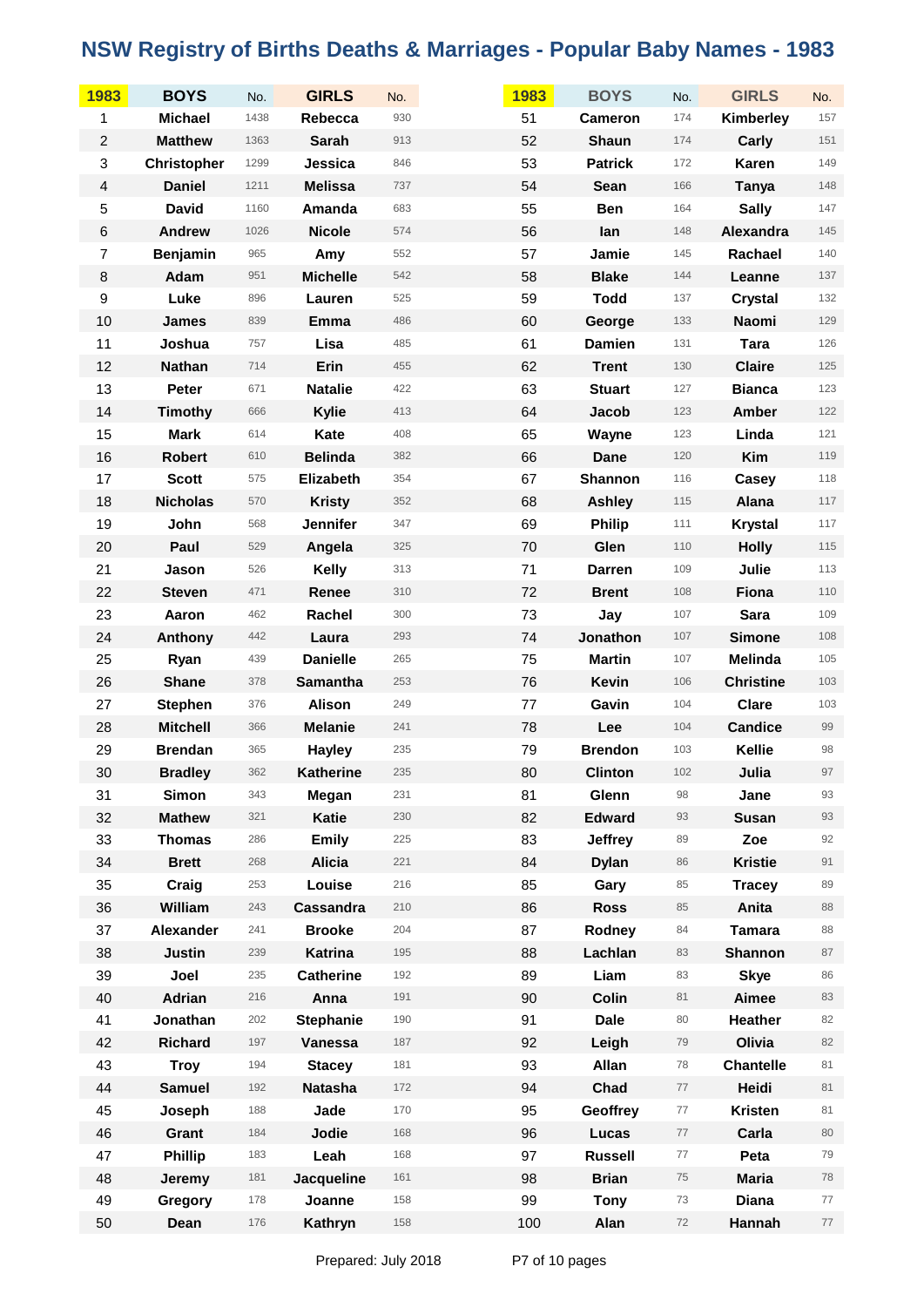| 1982                      | <b>BOYS</b>        | No.  | <b>GIRLS</b>     | No.  | 1982 | <b>BOYS</b>    | No.    | <b>GIRLS</b>     | No.   |
|---------------------------|--------------------|------|------------------|------|------|----------------|--------|------------------|-------|
| 1                         | <b>Matthew</b>     | 1377 | Rebecca          | 1005 | 51   | <b>Cameron</b> | 171    | <b>Stacey</b>    | 155   |
| $\overline{c}$            | <b>Michael</b>     | 1358 | <b>Sarah</b>     | 911  | 52   | Jeremy         | 170    | Jade             | 154   |
| $\ensuremath{\mathsf{3}}$ | <b>Daniel</b>      | 1226 | <b>Melissa</b>   | 759  | 53   | Jamie          | 163    | <b>Sally</b>     | 154   |
| $\overline{4}$            | <b>Christopher</b> | 1195 | Amanda           | 641  | 54   | <b>Ben</b>     | 161    | Leah             | 152   |
| 5                         | <b>David</b>       | 1160 | <b>Nicole</b>    | 635  | 55   | Sean           | 160    | <b>Claire</b>    | 149   |
| $\,6$                     | <b>Andrew</b>      | 1080 | <b>Michelle</b>  | 554  | 56   | <b>Patrick</b> | 147    | Carly            | 146   |
| $\boldsymbol{7}$          | Adam               | 1012 | Jessica          | 535  | 57   | Wayne          | 147    | <b>Tanya</b>     | 142   |
| $\,8\,$                   | <b>Benjamin</b>    | 948  | Amy              | 516  | 58   | lan            | 144    | <b>Christine</b> | 140   |
| $\boldsymbol{9}$          | <b>James</b>       | 873  | Emma             | 474  | 59   | <b>Damien</b>  | 142    | Kim              | 140   |
| 10                        | Luke               | 869  | Lisa             | 469  | 60   | <b>Trent</b>   | 142    | Rachael          | 135   |
| 11                        | <b>Nathan</b>      | 760  | <b>Natalie</b>   | 468  | 61   | <b>Stuart</b>  | 139    | Alexandra        | 132   |
| 12                        | <b>Timothy</b>     | 727  | <b>Kristy</b>    | 446  | 62   | George         | 131    | Kellie           | 130   |
| 13                        | Peter              | 708  | Lauren           | 432  | 63   | Glenn          | 131    | Julie            | 128   |
| 14                        | <b>Mark</b>        | 689  | Kylie            | 429  | 64   | Lee            | 130    | <b>Stephanie</b> | 123   |
| 15                        | <b>Robert</b>      | 634  | Kate             | 424  | 65   | <b>Martin</b>  | 126    | Kimberley        | 122   |
| 16                        | Joshua             | 632  | <b>Kelly</b>     | 416  | 66   | <b>Shannon</b> | 120    | <b>Kristen</b>   | 122   |
| 17                        | <b>Scott</b>       | 601  | <b>Belinda</b>   | 407  | 67   | Ashley         | 119    | Amber            | 121   |
| 18                        | Paul               | 595  | <b>Jennifer</b>  | 366  | 68   | <b>Darren</b>  | 112    | Linda            | 117   |
| 19                        | <b>Nicholas</b>    | 581  | Erin             | 364  | 69   | Jay            | 109    | <b>Maria</b>     | 115   |
| 20                        | John               | 551  | Elizabeth        | 359  | 70   | <b>Todd</b>    | 109    | <b>Susan</b>     | 115   |
| 21                        | Jason              | 541  | Angela           | 336  | 71   | Gavin          | 104    | <b>Sara</b>      | 113   |
| 22                        | <b>Steven</b>      | 505  | <b>Alison</b>    | 286  | 72   | Geoffrey       | 104    | <b>Candice</b>   | $112$ |
| 23                        | Ryan               | 449  | Samantha         | 274  | 73   | Glen           | 103    | Casey            | 112   |
| 24                        | Anthony            | 421  | <b>Katherine</b> | 272  | 74   | <b>Brendon</b> | 101    | <b>Crystal</b>   | 112   |
| 25                        | Aaron              | 416  | <b>Danielle</b>  | 266  | 75   | Lucas          | 99     | Alana            | 110   |
| 26                        | <b>Simon</b>       | 387  | <b>Melanie</b>   | 262  | 76   | <b>Edward</b>  | 97     | Melinda          | 110   |
| 27                        | <b>Stephen</b>     | 383  | Renee            | 254  | 77   | Jacob          | 96     | <b>Bianca</b>    | $105$ |
| 28                        | <b>Shane</b>       | 376  | <b>Hayley</b>    | 252  | 78   | <b>Dale</b>    | 95     | Jane             | 105   |
| 29                        | <b>Bradley</b>     | 360  | Katrina          | 245  | 79   | <b>Clinton</b> | 94     | Donna            | 103   |
| 30                        | <b>Mathew</b>      | 315  | Rachel           | 245  | 80   | <b>Colin</b>   | 94     | <b>Simone</b>    | 101   |
| 31                        | Craig              | 302  | <b>Katie</b>     | 233  | 81   | <b>Jeffrey</b> | 93     | Shannon          | 100   |
| 32                        | <b>Justin</b>      | 282  | <b>Brooke</b>    | 231  | 82   | <b>Blake</b>   | 91     | <b>Tracey</b>    | 96    |
| 33                        | <b>Mitchell</b>    | 271  | Megan            | 230  | 83   | <b>Kevin</b>   | 91     | <b>Victoria</b>  | 96    |
| 34                        | <b>Brendan</b>     | 267  | <b>Catherine</b> | 215  | 84   | <b>Brian</b>   | 88     | Helen            | 95    |
| 35                        | Joel               | 260  | Louise           | 213  | 85   | Jonathon       | 88     | <b>Tamara</b>    | 94    |
| 36                        | <b>Brett</b>       | 255  | Laura            | 207  | 86   | <b>Clint</b>   | 87     | Jasmine          | 92    |
| 37                        | Alexander          | 242  | Vanessa          | 194  | 87   | Allan          | 86     | <b>Kathleen</b>  | 91    |
| 38                        | <b>Thomas</b>      | 228  | Anna             | 192  | 88   | Rodney         | 86     | <b>Sharon</b>    | 91    |
| 39                        | Grant              | 226  | Jodie            | 191  | 89   | <b>Tony</b>    | 86     | Julia            | 89    |
| 40                        | <b>Richard</b>     | 220  | <b>Emily</b>     | 185  | 90   | <b>Philip</b>  | 84     | <b>Patricia</b>  | 89    |
| 41                        | William            | 219  | <b>Karen</b>     | 185  | 91   | <b>Ross</b>    | 84     | Zoe              | 88    |
| 42                        | Joseph             | 215  | Cassandra        | 183  | 92   | Chad           | 82     | <b>Diana</b>     | 86    |
| 43                        | Jonathan           | 214  | Joanne           | 180  | 93   | Corey          | 81     | Heidi            | 85    |
| 44                        | Adrian             | 208  | Kathryn          | 175  | 94   | <b>Dane</b>    | 81     | Peta             | 85    |
| 45                        | Dean               | 206  | <b>Alicia</b>    | 172  | 95   | Lachlan        | 81     | Clare            | 84    |
| 46                        | <b>Shaun</b>       | 206  | Jacqueline       | 170  | 96   | <b>Tristan</b> | 81     | <b>Kristie</b>   | 83    |
| 47                        | Gregory            | 196  | Natasha          | 170  | 97   | <b>Russell</b> | 80     | Anita            | 82    |
| 48                        | <b>Phillip</b>     | 195  | Fiona            | 161  | 98   | <b>Trevor</b>  | 80     | Joanna           | 82    |
| 49                        | <b>Samuel</b>      | 179  | Naomi            | 157  | 99   | Alan           | $77\,$ | <b>Christina</b> | 81    |
| 50                        | <b>Troy</b>        | 173  | Leanne           | 155  | 100  | Raymond        | 77     | <b>Suzanne</b>   | 81    |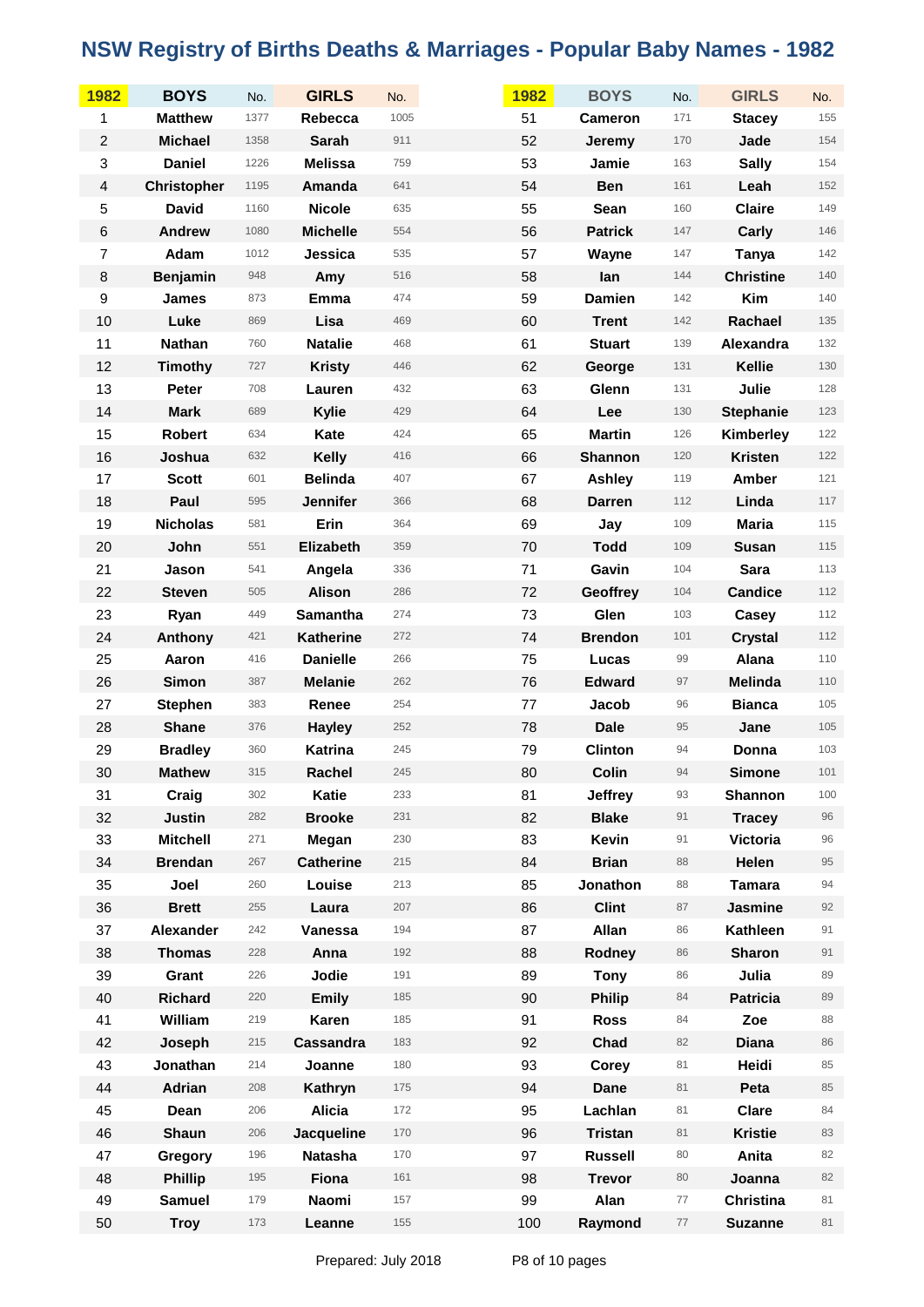| 1981                    | <b>BOYS</b>        | No.  | <b>GIRLS</b>     | No.  | 1981 | <b>BOYS</b>     | No.    | <b>GIRLS</b>     | No.    |
|-------------------------|--------------------|------|------------------|------|------|-----------------|--------|------------------|--------|
| 1                       | <b>Michael</b>     | 1396 | Rebecca          | 1068 | 51   | Jamie           | 178    | <b>Hayley</b>    | 159    |
| $\boldsymbol{2}$        | <b>Daniel</b>      | 1395 | <b>Sarah</b>     | 879  | 52   | <b>Phillip</b>  | 176    | <b>Alicia</b>    | 157    |
| 3                       | <b>David</b>       | 1220 | Amanda           | 789  | 53   | <b>Thomas</b>   | 175    | Linda            | 156    |
| $\overline{\mathbf{4}}$ | <b>Matthew</b>     | 1218 | <b>Melissa</b>   | 727  | 54   | <b>Sean</b>     | 174    | <b>Stacey</b>    | 154    |
| 5                       | Andrew             | 1135 | <b>Nicole</b>    | 625  | 55   | <b>Trent</b>    | 170    | Cassandra        | 153    |
| $\,6$                   | <b>Benjamin</b>    | 1082 | <b>Michelle</b>  | 590  | 56   | <b>Jeremy</b>   | 165    | Leah             | 147    |
| $\overline{7}$          | Luke               | 1032 | Lisa             | 580  | 57   | <b>Patrick</b>  | 165    | <b>Tracey</b>    | 147    |
| $\bf 8$                 | <b>Christopher</b> | 1005 | <b>Kristy</b>    | 524  | 58   | <b>Darren</b>   | 164    | <b>Naomi</b>     | 143    |
| $\boldsymbol{9}$        | Adam               | 1001 | Amy              | 480  | 59   | <b>Mitchell</b> | 163    | Carly            | 139    |
| 10                      | <b>Nathan</b>      | 855  | <b>Belinda</b>   | 468  | 60   | <b>Cameron</b>  | 154    | Amber            | 138    |
| 11                      | Peter              | 780  | Kylie            | 464  | 61   | Gavin           | 147    | Jade             | 138    |
| 12                      | <b>Mark</b>        | 779  | Emma             | 463  | 62   | Wayne           | 147    | Julie            | 138    |
| 13                      | <b>James</b>       | 769  | <b>Kelly</b>     | 445  | 63   | George          | 138    | Rachael          | 135    |
| 14                      | <b>Timothy</b>     | 652  | Kate             | 435  | 64   | Lee             | 137    | Melinda          | 134    |
| 15                      | Paul               | 626  | <b>Natalie</b>   | 411  | 65   | <b>Todd</b>     | 134    | <b>Claire</b>    | 126    |
| 16                      | <b>Robert</b>      | 620  | Lauren           | 399  | 66   | Glen            | 130    | <b>Bianca</b>    | $117$  |
| 17                      | <b>Scott</b>       | 611  | Elizabeth        | 356  | 67   | <b>Ashley</b>   | 129    | Shannon          | 116    |
| 18                      | Jason              | 590  | Erin             | 348  | 68   | <b>Martin</b>   | 129    | Alana            | 115    |
| 19                      | John               | 564  | <b>Jennifer</b>  | 335  | 69   | <b>Stuart</b>   | 129    | Alexandra        | 115    |
| 20                      | <b>Nicholas</b>    | 502  | Renee            | 332  | 70   | Rodney          | 124    | <b>Kristen</b>   | 115    |
| 21                      | <b>Steven</b>      | 493  | Jessica          | 330  | 71   | Jay             | 119    | <b>Sara</b>      | 115    |
| 22                      | Anthony            | 468  | <b>Melanie</b>   | 282  | 72   | Dane            | 114    | Jane             | 113    |
| 23                      | Joshua             | 440  | Katrina          | 281  | 73   | Glenn           | 114    | <b>Maria</b>     | 108    |
| 24                      | Aaron              | 415  | <b>Danielle</b>  | 276  | 74   | <b>Shannon</b>  | 111    | Kellie           | 107    |
| 25                      | <b>Stephen</b>     | 391  | <b>Alison</b>    | 275  | 75   | <b>Brian</b>    | 106    | Susan            | 104    |
| 26                      | Ryan               | 384  | <b>Brooke</b>    | 274  | 76   | Chad            | 106    | <b>Kristie</b>   | 102    |
| 27                      | <b>Bradley</b>     | 382  | Rachel           | 265  | 77   | <b>Tony</b>     | 104    | <b>Diana</b>     | 101    |
| 28                      | <b>Shane</b>       | 368  | Samantha         | 262  | 78   | Lucas           | 102    | Heidi            | 101    |
| 29                      | Craig              | 344  | Angela           | 261  | 79   | <b>Jeffrey</b>  | 99     | <b>Tammy</b>     | 98     |
| 30                      | <b>Simon</b>       | 341  | <b>Megan</b>     | 249  | 80   | <b>Philip</b>   | 95     | Donna            | 97     |
| 31                      | <b>Justin</b>      | 324  | <b>Catherine</b> | 247  | 81   | Geoffrey        | 94     | <b>Clare</b>     | 96     |
| 32                      | <b>Mathew</b>      | 301  | <b>Karen</b>     | 246  | 82   | <b>Brent</b>    | 93     | <b>Candice</b>   | 95     |
| 33                      | <b>Brett</b>       | 258  | <b>Katherine</b> | 241  | 83   | <b>Dale</b>     | 93     | <b>Tamara</b>    | 95     |
| 34                      | Joel               | 236  | <b>Katie</b>     | 241  | 84   | Kevin           | 93     | <b>Caroline</b>  | 94     |
| 35                      | Richard            | 232  | Laura            | 221  | 85   | <b>Clinton</b>  | 90     | Anita            | 92     |
| 36                      | <b>Troy</b>        | 228  | Anna             | 215  | 86   | <b>Clint</b>    | 89     | <b>Sharon</b>    | 92     |
| 37                      | Gregory            | 227  | Tanya            | 207  | 87   | Colin           | 89     | <b>Simone</b>    | 92     |
| 38                      | <b>Shaun</b>       | 221  | Kathryn          | 205  | 88   | <b>Russell</b>  | 85     | Olivia           | $90\,$ |
| 39                      | Dean               | 220  | Louise           | 198  | 89   | Jonathon        | 84     | <b>Stephanie</b> | 89     |
| 40                      | <b>Brendan</b>     | 200  | <b>Natasha</b>   | 198  | 90   | <b>Neil</b>     | 84     | Zoe              | 89     |
| 41                      | Ben                | 198  | Jodie            | 188  | 91   | <b>Micheal</b>  | 81     | <b>Sandra</b>    | 88     |
| 42                      | Alexander          | 196  | Kim              | 187  | 92   | Raymond         | 81     | Helen            | 87     |
| 43                      | Jonathan           | 196  | Joanne           | 185  | 93   | Alan            | 80     | <b>Skye</b>      | 87     |
| 44                      | William            | 196  | Fiona            | 178  | 94   | <b>Douglas</b>  | 80     | Kathleen         | 85     |
| 45                      | <b>Damien</b>      | 189  | Vanessa          | 176  | 95   | <b>Edward</b>   | 79     | Tania            | 83     |
| 46                      | Joseph             | 188  | <b>Sally</b>     | 175  | 96   | Leigh           | 77     | <b>Victoria</b>  | 83     |
| 47                      | <b>Samuel</b>      | 184  | <b>Emily</b>     | 172  | 97   | Damian          | 76     | Julia            | 81     |
| 48                      | Grant              | 183  | Leanne           | 172  | 98   | <b>Marc</b>     | 76     | <b>Kirsty</b>    | 79     |
| 49                      | lan                | 183  | <b>Christine</b> | 168  | 99   | <b>Trevor</b>   | $75\,$ | <b>Tracy</b>     | 79     |
| 50                      | Adrian             | 181  | Jacqueline       | 167  | 100  | <b>Brad</b>     | 74     | <b>Mary</b>      | 77     |